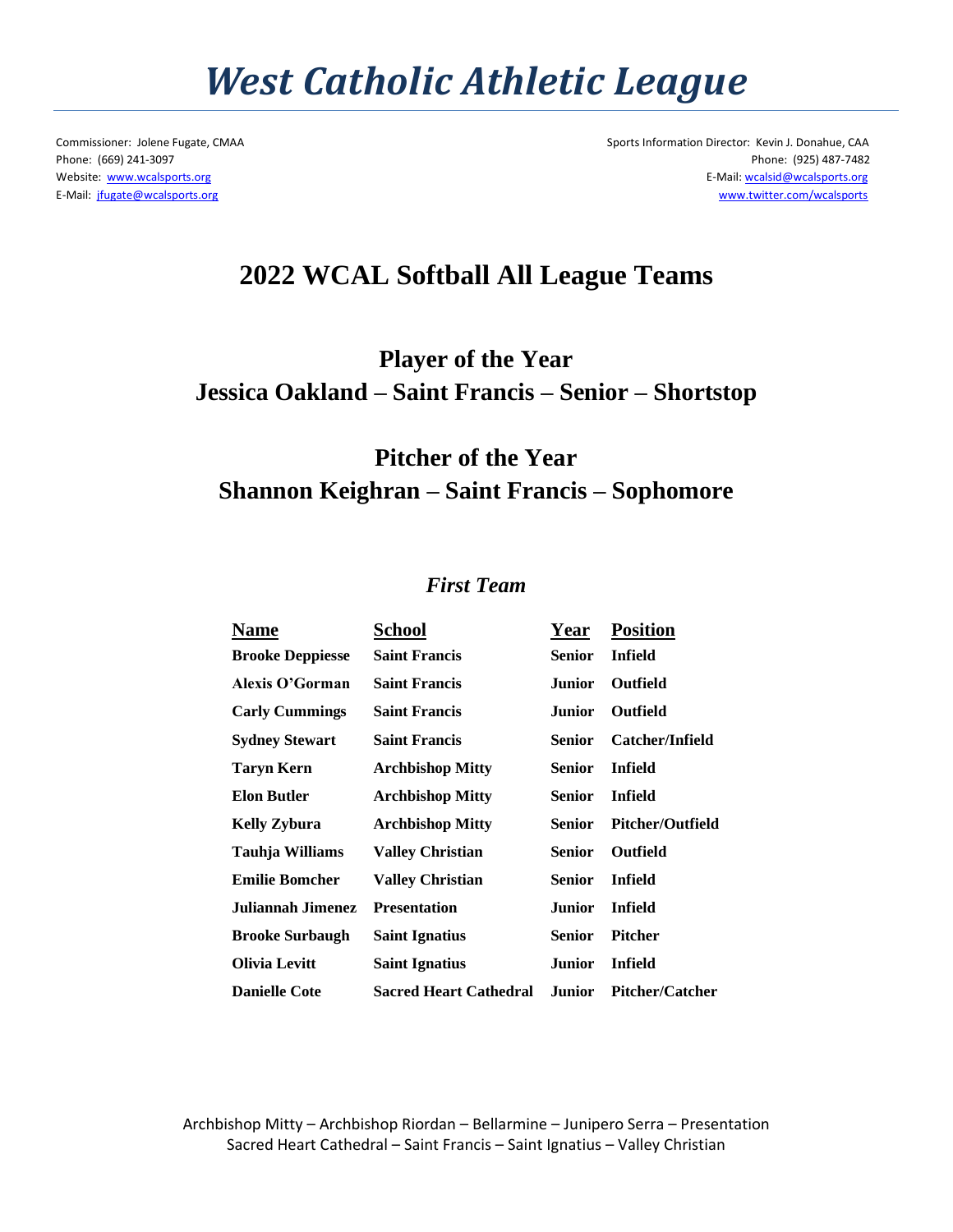## *West Catholic Athletic League*

Commissioner: Jolene Fugate, CMAA Sports Information Director: Kevin J. Donahue, CAA Phone: (669) 241-3097 Phone: (925) 487-7482 Website: [www.wcalsports.org](http://www.wcalsports.org/) examples and the example of the example of the E-Mail: wcalsid@wcalsports.org E-Mail: wcalsid@wcalsports.org E-Mail: [jfugate@wcalsports.org](mailto:jfugate@wcalsports.org) [www.twitter.com/wcalsports](http://www.twitter.com/wcalsports) 

#### *Second Team*

| <b>Name</b>             | School                        | Year          | <b>Position</b> |
|-------------------------|-------------------------------|---------------|-----------------|
| <b>Chloe Cummings</b>   | <b>Saint Francis</b>          | Junior        | Infield/Pitcher |
| <b>Kate Munnerlyn</b>   | <b>Saint Francis</b>          | Sophomore     | Pitcher         |
| Sara Pina               | <b>Archbishop Mitty</b>       | Sophomore     | Infield         |
| Corri Hicks             | <b>Archbishop Mitty</b>       | Sophomore     | Catcher/Infield |
| Malia Venegas           | Valley Christian              | Senior        | Infield         |
| <b>Faith Barrett</b>    | Vallev Christian              | Senior        | Outfield        |
| <b>Ciara Donahoe</b>    | <b>Presentation</b>           | Sophomore     | Outfield        |
| <b>Madeleine Gillas</b> | <b>Presentation</b>           | <b>Senior</b> | <b>Outfield</b> |
| <b>Molly Ashendorf</b>  | <b>Saint Ignatius</b>         | <b>Senior</b> | <b>Outfield</b> |
| Cecilia Ryan            | <b>Saint Ignatius</b>         | Sophomore     | Outfield        |
| <b>Ade Giomi</b>        | <b>Sacred Heart Cathedral</b> | Freshman      | Pitcher/Infield |
| Arden Walsh             | <b>Sacred Heart Cathedral</b> | Freshman      | Infield         |